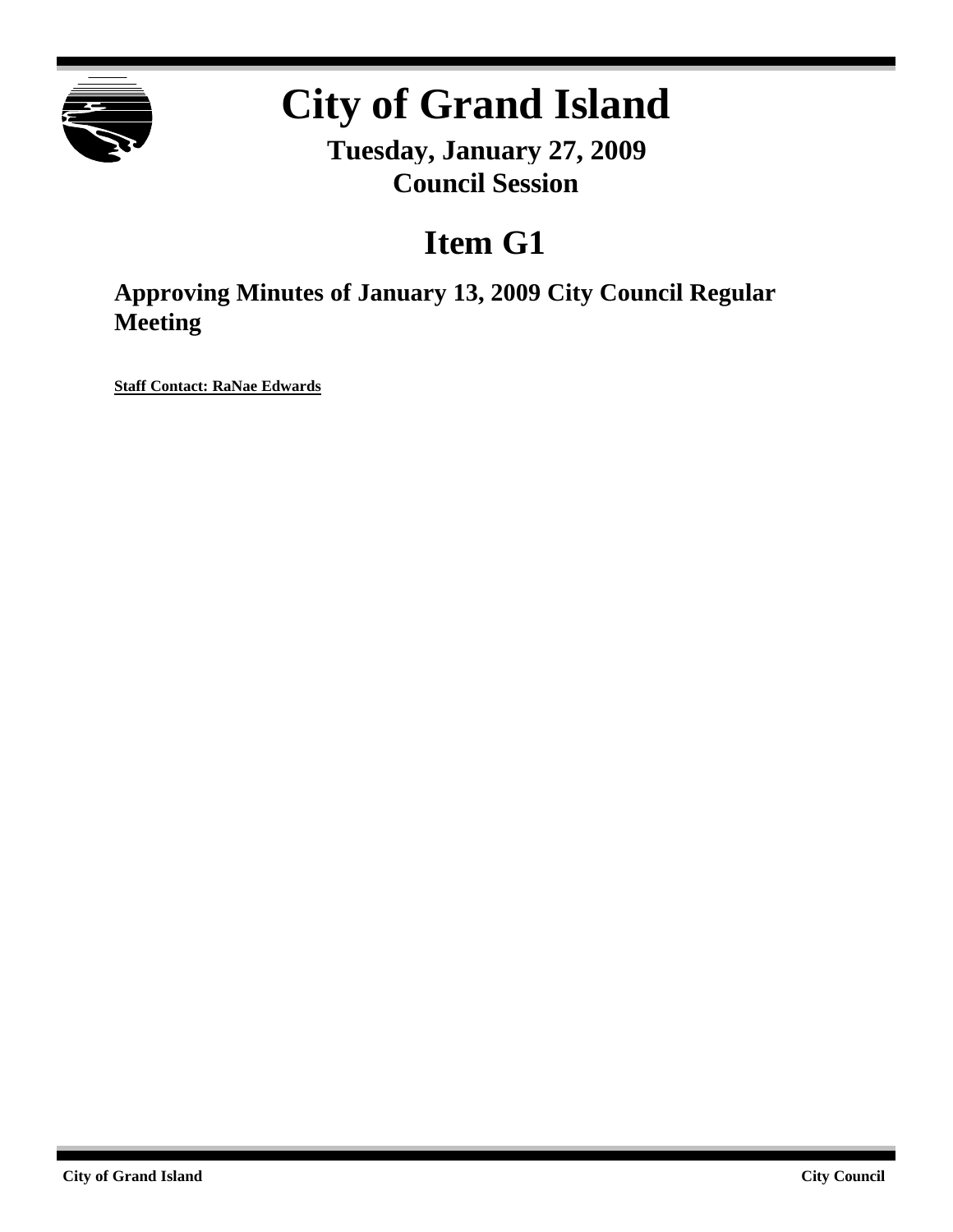#### CITY OF GRAND ISLAND, NEBRASKA

#### MINUTES OF CITY COUNCIL REGULAR MEETING January 13, 2009

Pursuant to due call and notice thereof, a Regular Meeting of the City Council of the City of Grand Island, Nebraska was conducted in the Council Chambers of City Hall, 100 East First Street, on January 13, 2009. Notice of the meeting was given in *The Grand Island Independent* on January 7, 2009.

Mayor Hornady called the meeting to order at 7:00 p.m. The following City Council members were present: Councilmember's Meyer, Nickerson, Zapata, Ramsey, Dugan, Carney, Haase, Gilbert, Gericke, and Niemann. The following City Officials were present: City Administrator Jeff Pederson, City Clerk RaNae Edwards, Finance Director David Springer, City Attorney Dale Shotkoski, and Public Works Director Steve Riehle.

#### INVOCATION was given by Mayor Hornady followed by the PLEDGE OF ALLEGIANCE.

MAYOR COMMUNICATION: Mayor Hornady introduced Community Youth Council members Michael Rivera, Malorie Meier, and Emily Michael.

#### PUBLIC HEARINGS:

Public Hearing on Request from Timothy Stueben dba Stueby's Alibi, 908 North Broadwell Avenue for a Class "C" Liquor License. RaNae Edwards, City Clerk reported that an application for a Class "C" Liquor License had been received from Timothy Stueben dba Stueby's Alibi, 908 North Broadwell Avenue. Ms. Edwards presented the following exhibits for the record: application submitted to the Liquor Control Commission and received by the City on December 12, 2008; notice to the general public of date, time, and place of hearing published on January 3, 2009; notice to the applicant of date, time, and place of hearing mailed on December 12, 2008; along with Chapter 4 of the City Code. Staff recommended approval contingent upon final inspections. Timothy Stueben, 1325 North Huston spoke in support. No further public testimony was heard.

CONSENT AGENDA: Consent agenda item G-2 was pulled for further discussion. Motion by Zapata, second by Ramsey to approve the Consent Agenda excluding item G-. Upon roll call vote, all voted aye. Motion adopted.

Approving Minutes of December 30, 2008 City Council Special Meeting.

Approving the Following Councilmember Appointments to Boards and Commissions:

Building Code Advisory Board: Business Improvement District #4: Business Improvement District #6: Business Improvement District #7: Business Improvement District #8: Central District Health board (Term of 3 years) City/County Communications/Civil Defense Committee: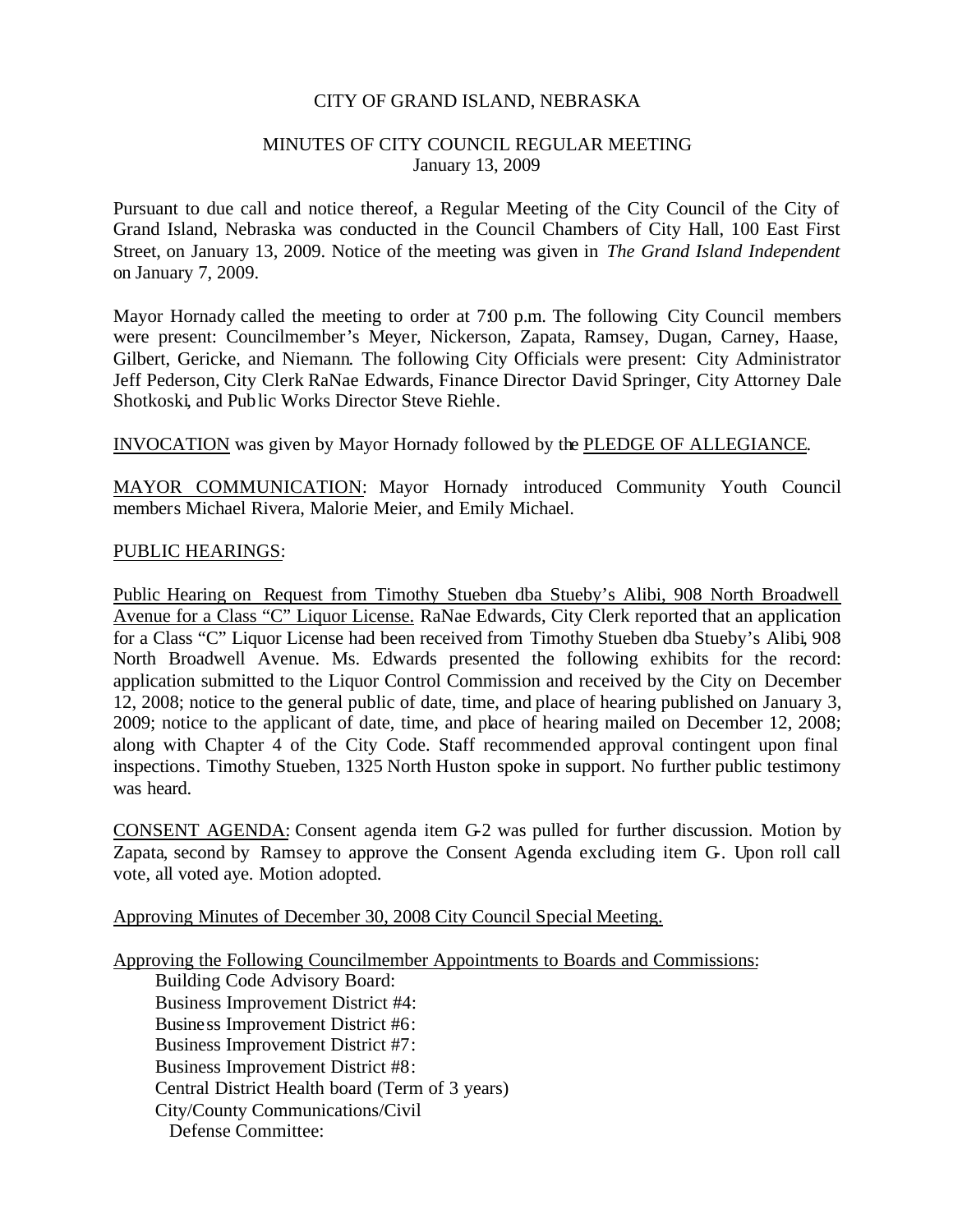City/County Efficiency Effectiveness: **Committee** Community Development Advisory Board: Community Redevelopment Authority: GI Area Economic Development Corp. Humane Society: Law Enforcement Co-Location: Library Board: Multi-Cultural Coalition: Problem Resolution Team: Regional Planning Commission:

Systems Information Advisory Committee (City/County) Transportation Committee:

Approving Appointments of Larry Seney, Brady Blauhorn, Bob Bennett, Don Metcalf, Craig Lewis, and Dean Mathis to the Electrical Board.

Approving Appointments of Russ Shaw, Loren Peterson, Scott Hilligas, Mike McElroy, Mike Myers, Todd Bredthauer, and Tom O'Neill to the Mechanical Examining Board.

Approving Appointments of Doug Houtgh, Eric Rose, Jeremy Collinson and, David Scoggins and Craig Lewis to the Plumbers Examining Board.

#2009-1 – Approving Bid Award for Railroad Track Repair at Platte Generating Station with Atlas Company of Lincoln, Nebraska in an Amount of \$55,975.00.

#2009-2 – Approving Bid Award for Cooling Tower Riser Repair at Platte Generating Station with Judds Brothers Construction Company of Lincoln, Nebraska in an Amount of \$43,873.00.

#2009-3 – Approving Bid Award for Burdick Station Cooling Tower Piping Modifications with Judds Brothers Construction Company of Lincoln, Nebraska in an Amount of \$266,125.00.

#2009-4 – Approving Certificate of Final Completion for Water main District 453T, Sanitary Sewer District 522T, and Lift Station 22 with The Diamond Engineering Company of Grand Island, Nebraska.

 $\text{\#2009-5}$  – Approving Rescission of Resolution 3008-92; Designation of 1<sup>st</sup> Street as Stop Sign Protected from Cleveland Street to Washington Street.

#2009-6 – Approving Rescission of Resolution 2008-244; No Parking Zones for Westbound US Highway 30 Detour.

#2009-7 – Approving Award of Proposal for Equipment and Services Related to Fully Integrated Global Navigation Satellite System for the Solid Waste Division with NMC of Omaha, Nebraska in an Amount not to exceed \$79,999.00.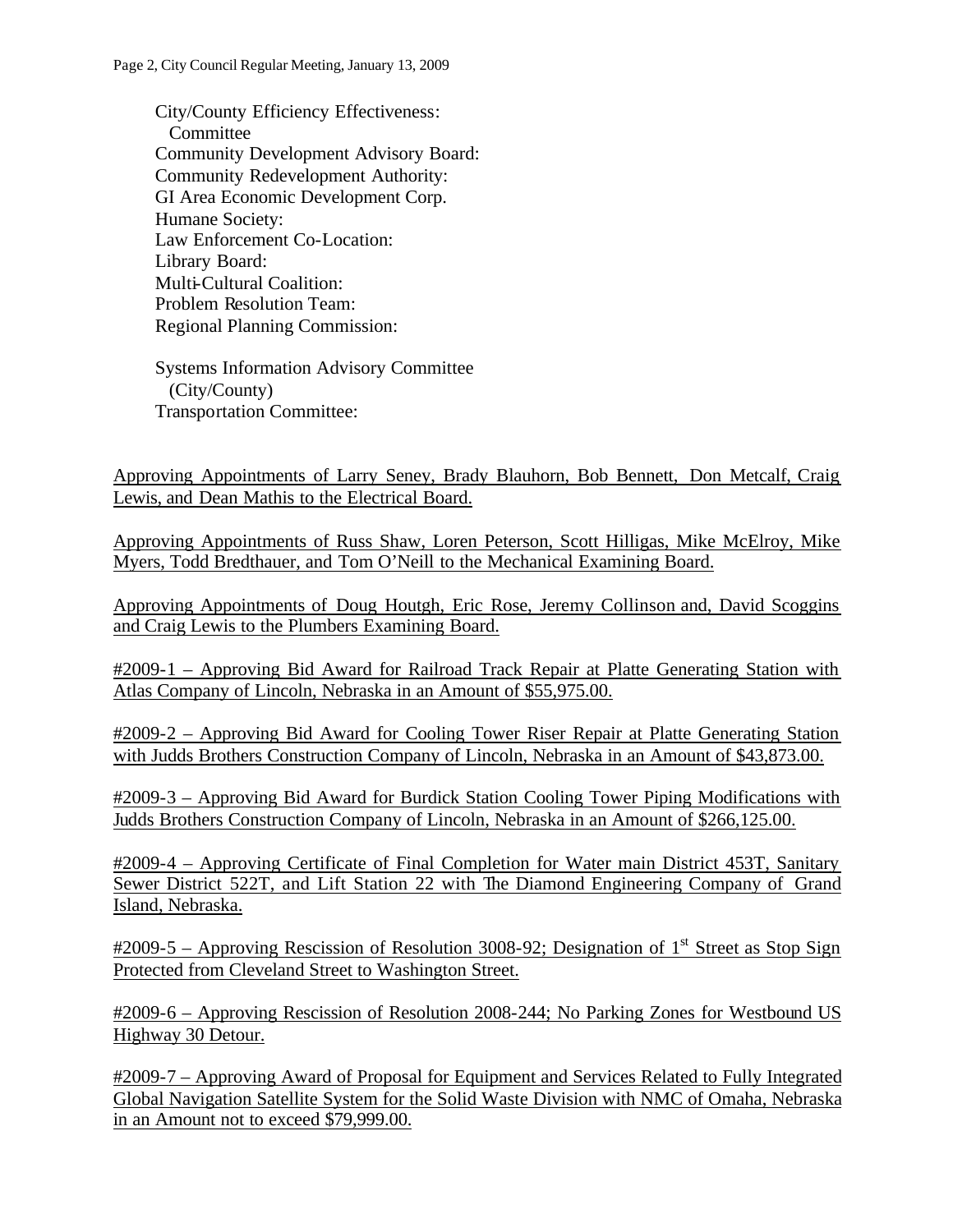#2009-8 – Approving the Certificate of Compliance with the Nebraska Department of Roads for Maintenance Agreement No. 12; Calendar Year 2008.

#2009-9 – Approving Bid Award for Storm Drainage Project No. 2009-D-1; Cottonwood Lake Silt Structures with The Diamond Engineering Company of Grand Island, Nebraska in an Amount of \$25,673.32.

#2009-10 – Approving Agreement for CDBG 08-ED-009 Grant with the Grand Island Area Economic Development Corporation.

#2009-11 – Approving Certificate of Final Completion for Riverway Hike/Bike Trail Construction Observation with Olsson Associates of Grand Island, Nebraska.

#2009-12 – Approving Lease Addendum for Storage Space at CAAP with the Nebraska State Patrol.

Approving Minutes of January 6, 2009 City Council Study Session. Discussion was held concerning what should be included in the minutes of the January 6, 2009 Study Session.

Motion by Carney, second by Gericke to approve the Minutes of January 6, 2009 City Council Study Session. Upon roll call vote, Councilmember's Meyer, Nickerson, Zapata, Ramsey, Dugan, Carney, Gilbert, Gericke, and Niemann voted aye. Councilmember Haase voted no. Motion adopted.

## REQUESTS AND REFERRALS:

Consideration of Referring Blighted and Substandard Study for Proposed CRA Area #8 to the Regional Planning Commission. Chad Nabity, Regional Planning Director reported that the Study for proposed CRA Area #8 included the area of Indian Acres Subdivision and Copper Creek Estates west and south of Shoemaker School in northwest Grand Island. The study was prepared for 234.4 acres of land within the Grand Island City Limits. The first step in declaring property as blighted and substandard is for the City Council to refer the study to the Regional Planning Commission.

The following people spoke in support: David Ostdiek, 4057 Craig Drive Marlan Ferguson, EDC President, 2808 Apache Robert Baker, 4310 Lovegrass Street

A lengthy discussion was held concerning the process and guidance of TIF projects to the Regional Planning Commission. Chad Nabity stated a variety of projects had been brought forward. Discussion was held on blighted and substandard designation to agricultural ground and Indian Acres benefit being designated a blighted and substandard area. Mr. Nabity stated if Indian Acres area was not included in the blighted and substandard designation it would not hold up.